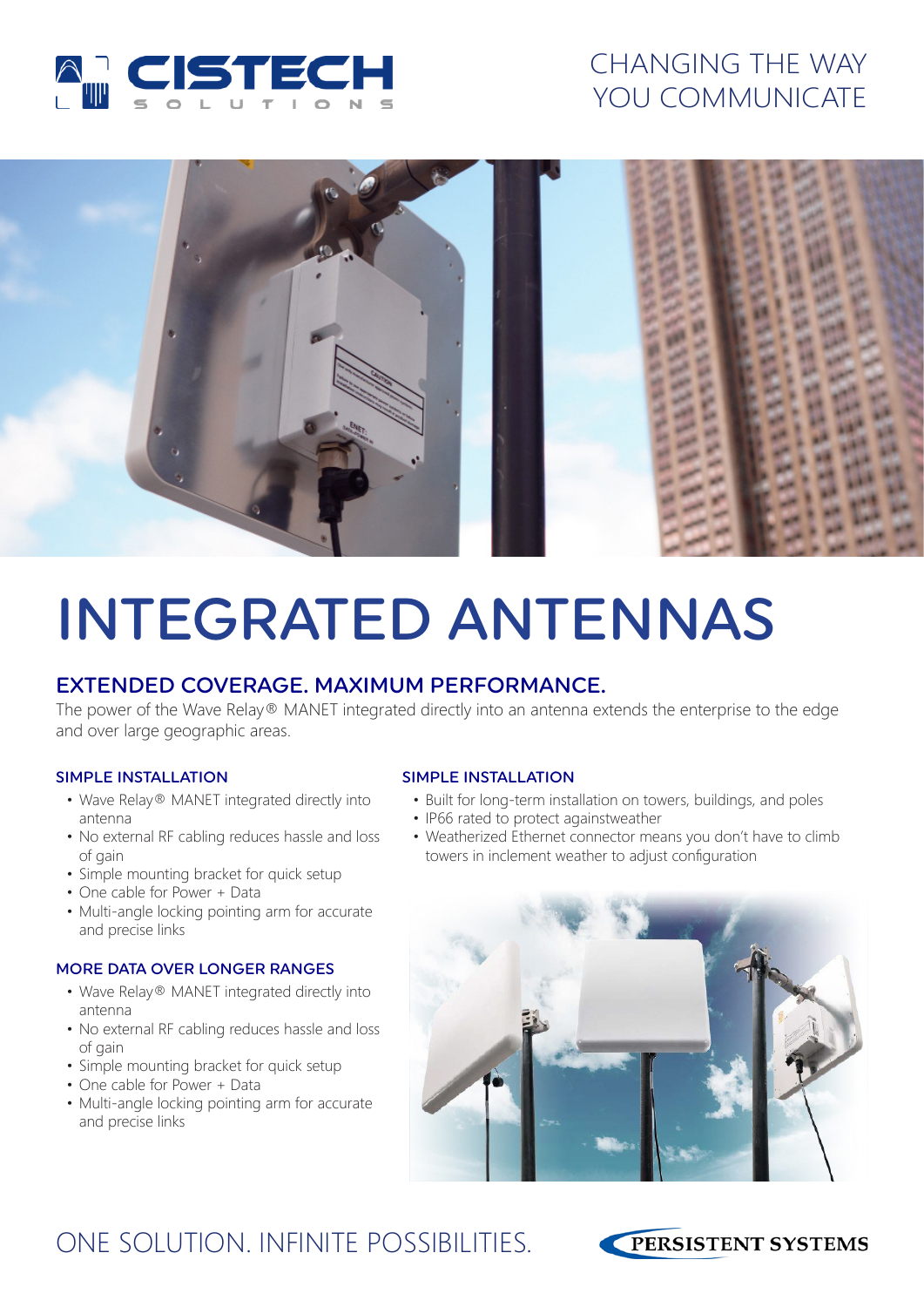### L-BAND INTEGRATED SECTOR ANTENNA

#### RF

Frequency 1.35 - 1.39 GHz Polarization

Slant L/R & Vertical Gain

12.0 dBi

Transmit Power  $10M$ 

Port-to-Port Isolation >30 dB

Horizontal Beamwidth (-3 dB)  $90^\circ$ 

Vertical Beamwidth (-3 dB)  $40^\circ$ 

#### Physical

Dimensions 66 x 42.5 x 15 cm

Weight (Integrated Antenna Only) 4.5 kg

Mounting 1" to 2" Pole Mounting Kit 0° to -15° Elevation Downtilt Adjustment

#### Environmental

Operating Temperature -40°C to +60°C

#### I/O

Interfaces Power + Ethernet (IP66 RJ45)

#### Electrical

Lightning Protection Integral surge suppression

Power Input 100 - 240 VAC 50/60 Hz 24 - 48 VDC

Peak Power Consumption 45W

20% Duty Cycle Power Consumption 12.1W

#### Android™ Computer

Operating System Android™ 6.0 – Marshmallow

Processor 1 GHz Quad Core ARM

RAM 2GB **Storage** 32GB Flash

#### Security

Crypto Modes CTR-AES-256 Encryption SHA-256 HMAC

#### Hardware

Cryptographic Acceleration Suite-B Algorithms

#### Networking

Ethernet 10/100 Mbps

Integration and Extension Seamless layer 2 network

#### Protocols

Advanced multicast algorithms IPv4 and IPv6 compatible Integrated DHCP server

#### MANET

**MANET** Wave Relay® Self-Forming/Healing Peer-to-Peer No Master Node

Node Entry Time <1 sec.

Max. Number of Hops No Limit

Max. Number of Nodes No Limit







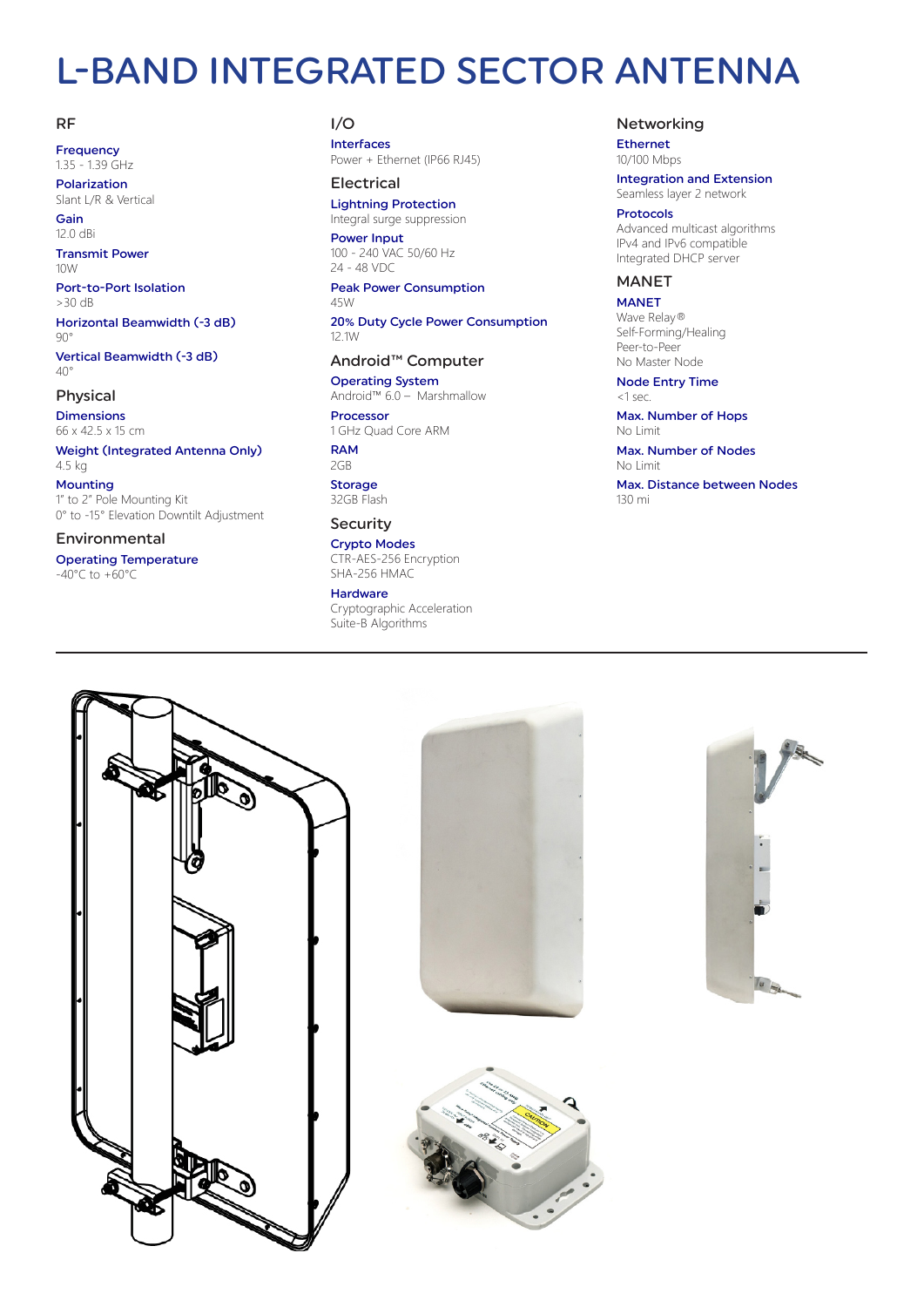## S-BAND INTEGRATED SECTOR ANTENNA

#### RF

Frequency 2.2 - 2.5 GHz Polarization

Slant L/R & Vertical Gain

12.0 dBi

Transmit Power  $10M$ 

Port-to-Port Isolation >30 dB

Horizontal Beamwidth (-3 dB) 120°

Vertical Beamwidth (-3 dB) 11°

#### Physical

Dimensions 66 x 42.5 x 15 cm

Weight (Integrated Antenna Only) 4.5 kg

Mounting 1" to 2" Pole Mounting Kit 0° to -15° Elevation Downtilt Adjustment

#### Environmental

Operating Temperature -40°C to +60°C

#### I/O

Interfaces Power + Ethernet (IP66 RJ45)

#### Electrical

Lightning Protection Integral surge suppression

Power Input 100 - 240 VAC 50/60 Hz 24 - 48 VDC

Peak Power Consumption 45W

20% Duty Cycle Power Consumption 12.1W

#### Android™ Computer

Operating System Android™ 6.0 – Marshmallow

Processor 1 GHz Quad Core ARM

RAM 2GB **Storage** 32GB Flash

#### Security

Crypto Modes CTR-AES-256 Encryption SHA-256 HMAC

#### Hardware

Cryptographic Acceleration Suite-B Algorithms

#### Networking

Ethernet 10/100 Mbps

Integration and Extension Seamless layer 2 network

#### Protocols

Advanced multicast algorithms IPv4 and IPv6 compatible Integrated DHCP server

#### MANET

**MANET** Wave Relay® Self-Forming/Healing Peer-to-Peer No Master Node

Node Entry Time <1 sec.

Max. Number of Hops No Limit

Max. Number of Nodes No Limit







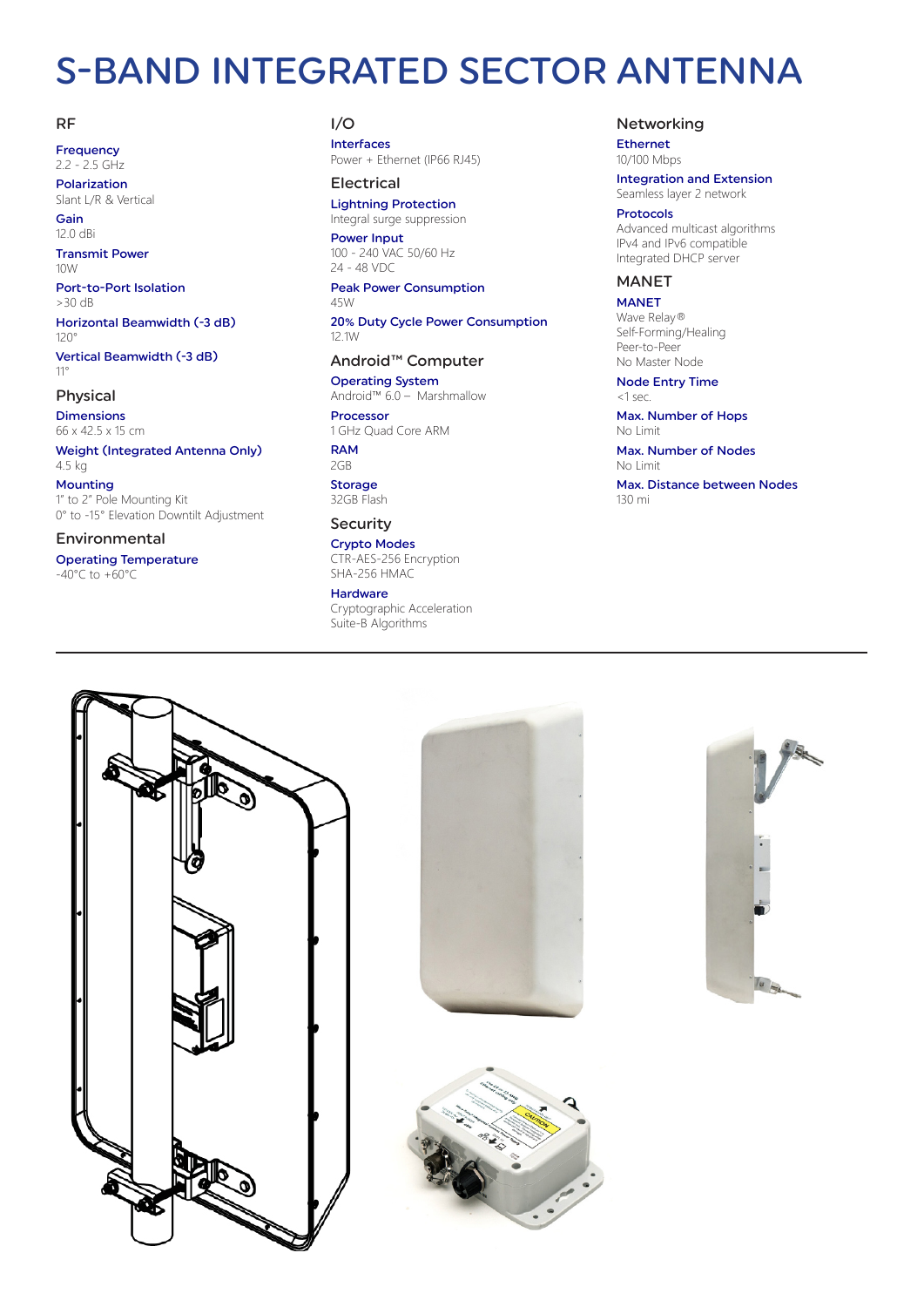## C-BAND INTEGRATED SECTOR ANTENNA

#### RF

Frequency 4.4 - 5.0 GHz Polarization

Slant L/R & Vertical

Gain 12.0 dBi

Transmit Power  $6M$ 

Port-to-Port Isolation >30 dB

Horizontal Beamwidth (-3 dB) 120°

Vertical Beamwidth (-3 dB) 12°

#### Physical

Dimensions 41.9 x 25.4 x 14.2 cm

Weight (Integrated Antenna Only) 4 kg

Mounting 1" to 2" Pole Mounting Kit 0° to -15° Elevation Downtilt Adjustment

#### Environmental

Operating Temperature -40°C to +60°C

#### I/O

Interfaces Power + Ethernet (IP66 RJ45)

#### Electrical

Lightning Protection Integral surge suppression

Power Input 100 - 240 VAC 50/60 Hz 24 - 48 VDC

Peak Power Consumption 65W

20% Duty Cycle Power Consumption 18.5W

#### Android™ Computer

Operating System Android™ 6.0 – Marshmallow

Processor 1 GHz Quad Core ARM

RAM 2GB **Storage** 32GB Flash

#### Security

Crypto Modes CTR-AES-256 Encryption SHA-256 HMAC

#### Hardware

Cryptographic Acceleration Suite-B Algorithms

#### Networking

Ethernet 10/100 Mbps

Integration and Extension Seamless layer 2 network

#### Protocols

Advanced multicast algorithms IPv4 and IPv6 compatible Integrated DHCP server

#### MANET

MANET Wave Relay® Self-Forming/Healing Peer-to-Peer No Master Node

Node Entry Time <1 sec.

Max. Number of Hops No Limit

Max. Number of Nodes No Limit







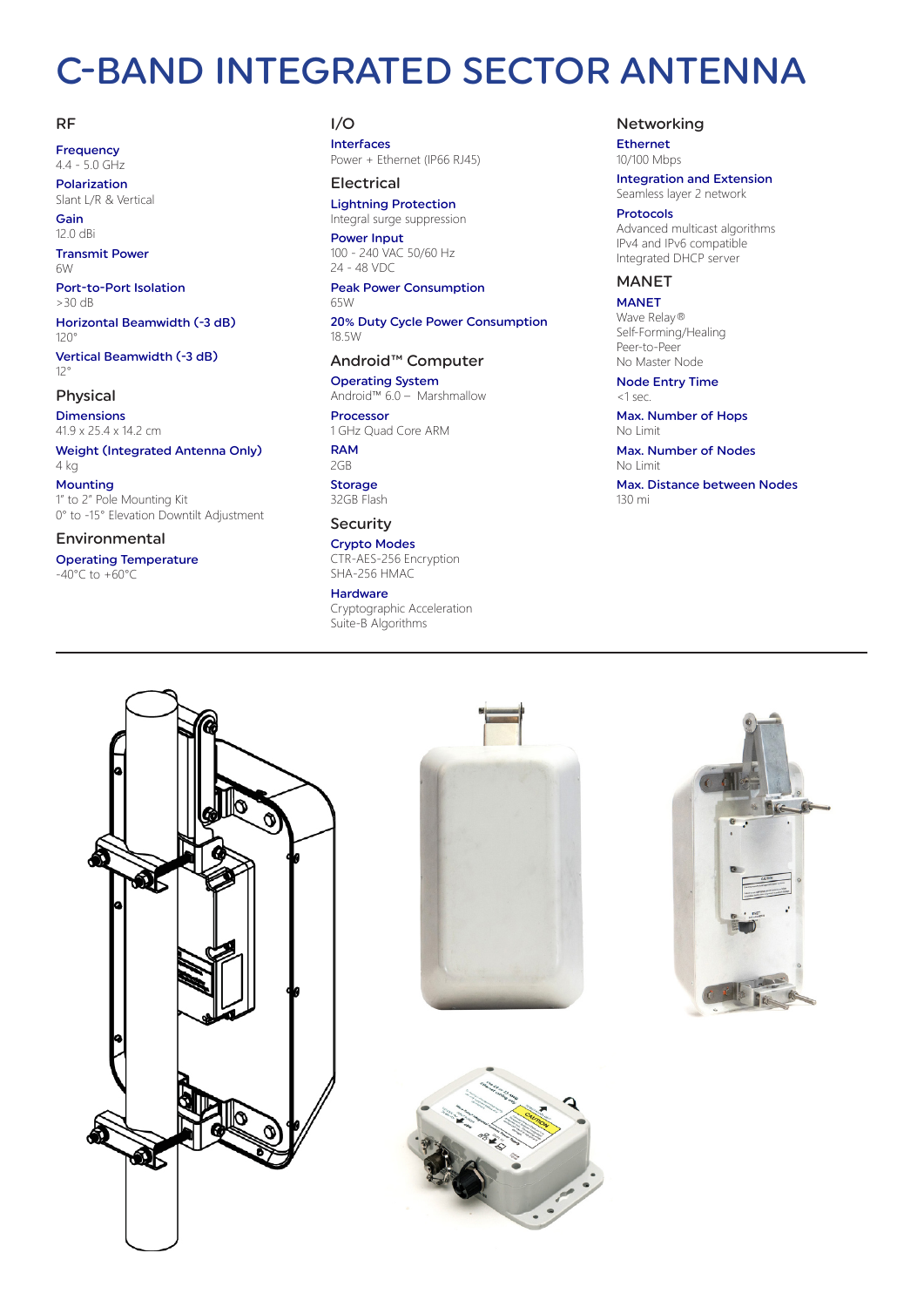### C-BAND INTEGRATED DIRECTIONAL ANTENNA

#### RF

Frequency 4.4 - 5.0 GHz Polarization

Horizontal & Vertical

Gain 23.0 dBi

Transmit Power  $\triangle M$ 

Port-to-Port Isolation >30 dB

Horizontal Beamwidth (-3 dB) 11°

Vertical Beamwidth (-3 dB) 11°

#### Physical

Dimensions 39.6 x 36.5 x 13.2 cm

Weight (Integrated Antenna Only) 4.2 kg

Mounting Accepts up to 3 in. pole diameter

#### Environmental

Operating Temperature -40°C to +60°C

#### I/O

Interfaces Power + Ethernet (IP66 RJ45)

#### Electrical

Lightning Protection Integral surge suppression

Power Input 100 - 240 VAC 50/60 Hz 24 - 48 VDC

Peak Power Consumption 47W

20% Duty Cycle Power Consumption 14.3W

#### Android™ Computer

Operating System Android™ 6.0 – Marshmallow

Processor 1 GHz Quad Core ARM

RAM 2GB **Storage** 32GB Flash

#### Security

Crypto Modes CTR-AES-256 Encryption SHA-256 HMAC

#### Hardware

Cryptographic Acceleration Suite-B Algorithms

#### Networking

Ethernet 10/100 Mbps

Integration and Extension Seamless layer 2 network

#### Protocols

Advanced multicast algorithms IPv4 and IPv6 compatible Integrated DHCP server

#### MANET

**MANET** Wave Relay® Self-Forming/Healing Peer-to-Peer No Master Node

Node Entry Time <1 sec.

Max. Number of Hops No Limit

Max. Number of Nodes No Limit